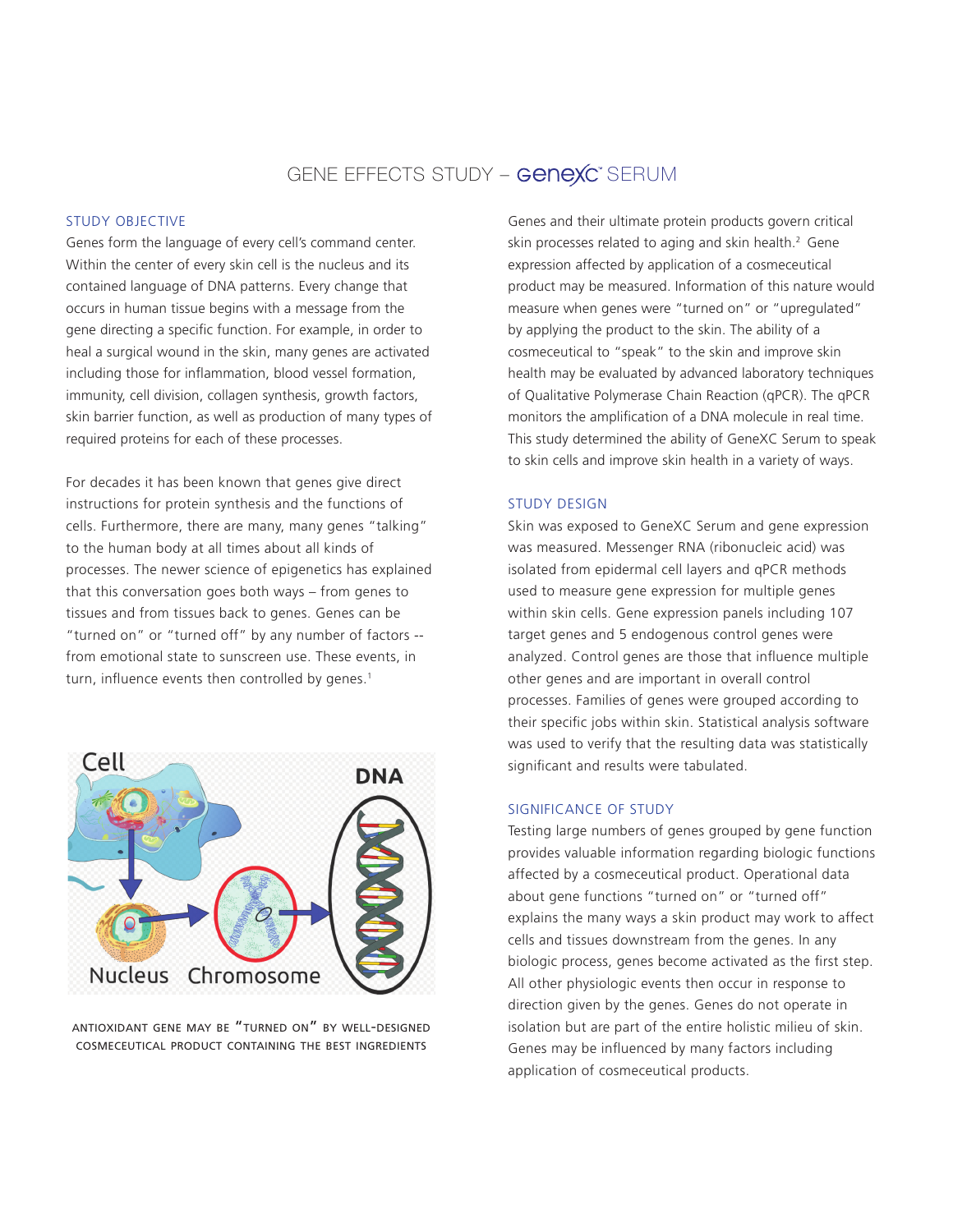A skin care product affecting many genes favorably will have widespread positive effects on skin health.

#### RESULTS AND CONCLUSIONS

Beneficial skin effects should be expected in the following categories. These categories were discovered according to groups of genes affected by application of GeneXC Serum.

• ANTI-AGING – Several known genes are related to how fast aging occurs and the aging process itself. GeneXC Serum "turned on" anti-aging genes, including the very important Forkhead Box 03 (FOXO3) . About one percent of epidermal keratinocytes are stem cells but these are responsible for renewal of skin and division into new "daughter" cells. Cell renewal is required after injuries including procedures, as well as cell death from all other causes. With aging, this one percent population of stem cells becomes more fragile and less able to respond to the demands of producing new skin cells. Stem cell renewability should be improved with GeneXC Serum The FOXO3 gene is important in the process of apoptosis or "programmed cell death". During apoptosis, an aged cell dies rather than continuing to "take up space" within the skin while doing nothing. It is better for damaged and very aged cells to die and be replaced by young cells with a vibrant metabolism.

• INCREASED ANTIOXIDANT PROTECTION – All cells are subject to free radical damage from ongoing cellular metabolism. In addition, skin cells are subject to huge amounts of additional free radical damage due to sun exposure and photoaging. Antioxidants neutralize free radicals and protect cells and tissues from oxidative damage. GeneXC Serum "turned on" antioxidant genes, including Superoxide Dismutase 2 (SOD2). The SOD2 is important in antioxidant protection for mitochondria, the tiny organelles within cells that create energy. One of the critical events of aging is that mitochondrial function and energy creation decline. SOD is a critical part of the body's own powerful antioxidant system. Only minute amounts of SOD are required to neutralize a very large number of free radicals. • IMPROVED HYDRATION – Skin hydration is essential for healthy skin function. Genes for skin hydration were upregulated by GeneXC Serum.

• ENHANCED SKIN BARRIER FUNCTION – An improved skin barrier is indicated. Skin barrier function is important in many ways, including immunity, hydration, solar protection, and others. Ceramide synthesis genes that are essential for a healthy skin barrier and appearance were "turned on".

Although many positive gene markers were found in this study, an example of gene function increased by GeneXC Serum is given below -- the Late Cornified Envelope 3D (LCE3D) gene () that is important in stratum corneum cornification and skin barrier function. The graph shows that the gene LCE3D is "turned on" by GeneXC Serum The yellow line indicates the positive response in skin barrier function from product application. The clear separation between the yellow and blue lines indicates the marked improvement in gene function related to product application.

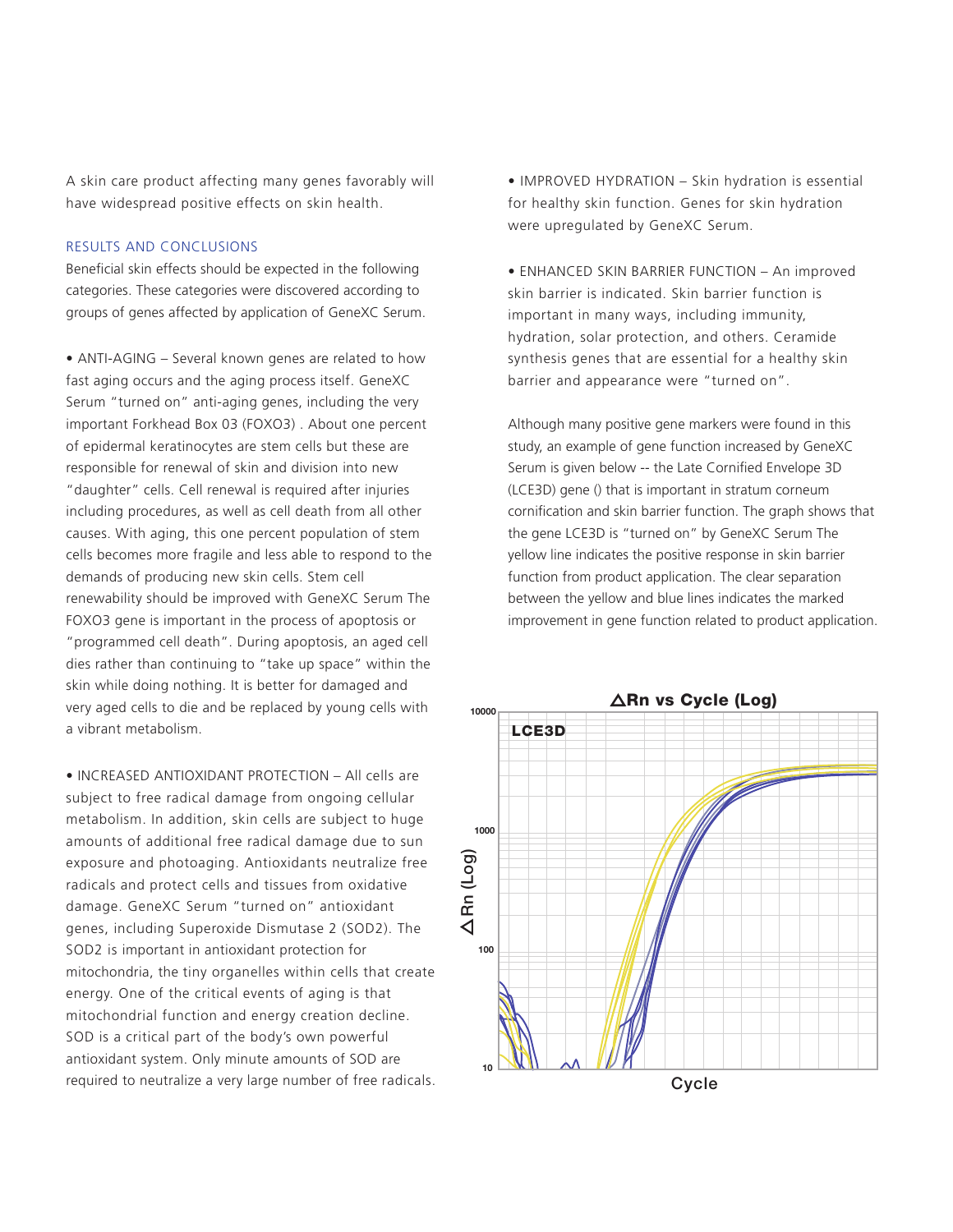The yellow "Treated with GeneXC Serum "line shows increased gene expression and an earlier appearance of gene function compared to the blue "Control" line without product application. This gene is an important determinant of skin barrier function and is dramatically "turned on". A 772 percent increase in expression of this gene occurred with product application. (See additional results in bar graph shown subsequently.)

• EXTRACELLULAR MATRIX INTEGRITY – These gene functions increased. The extracellular matrix or "ECM" is the structural environment in which skin cells are held and proper skin shape is maintained. The integrity of the ECM is controlled by collagen, elastin, hyaluronic acid, and glycosaminoglycans (GAGs).

• ABILITY TO RESPOND TO STRESS – Skin cells, in particular, are exposed to stress, including free radical damage from photoaging and cellular metabolism, pollution, toxins and particulates in air, weather extremes, dehydration, and ambient cigarette smoke. The skin's ability to respond to stress should improve related to function of antioxidant and other genes.

• ENHANCED CELL RENEWAL AND REPAIR – Abilities of skin cells to renew and repair themselves benefit from GeneXC Serum. Homeostatic mechanisms are processes whereby skin "self-corrects" from damage, injuries, procedures, and changes of aging. These homeostatic abilities are improved as skin renews and repairs itself more easily.

• ANTI-INFLAMMATORY, ANTI-ITCH, AND ANTI-PAIN – Results demonstrated strong anti-inflammatory changes. Excess inflammation occurs with aging and all skin diseases and disorders. This product quiets excess inflammation and is soothing. It has strongly anti-itch and anti-pain qualities.

• ENHANCED IMMUNE RESPONSE – The enhanced immune response found with GeneXC Serum is helpful, not only in fortifying the skin barrier and protecting

against infections, but also for cancer surveillance and combating the development and progression of skin cancer cells.

• BRIGHTENING EFFECT – Product brightening effects counteract changes of photoaging, hyperpigmentation, and dull skin tone associated with aging.

The bar graphs below are examples indicating percentage change increases in gene functions with application of GeneXC Serum. These are categorized by gene groups important in specific functions of healthy skin.



#### ANTI-AGING AND INCREASED HYDRATION



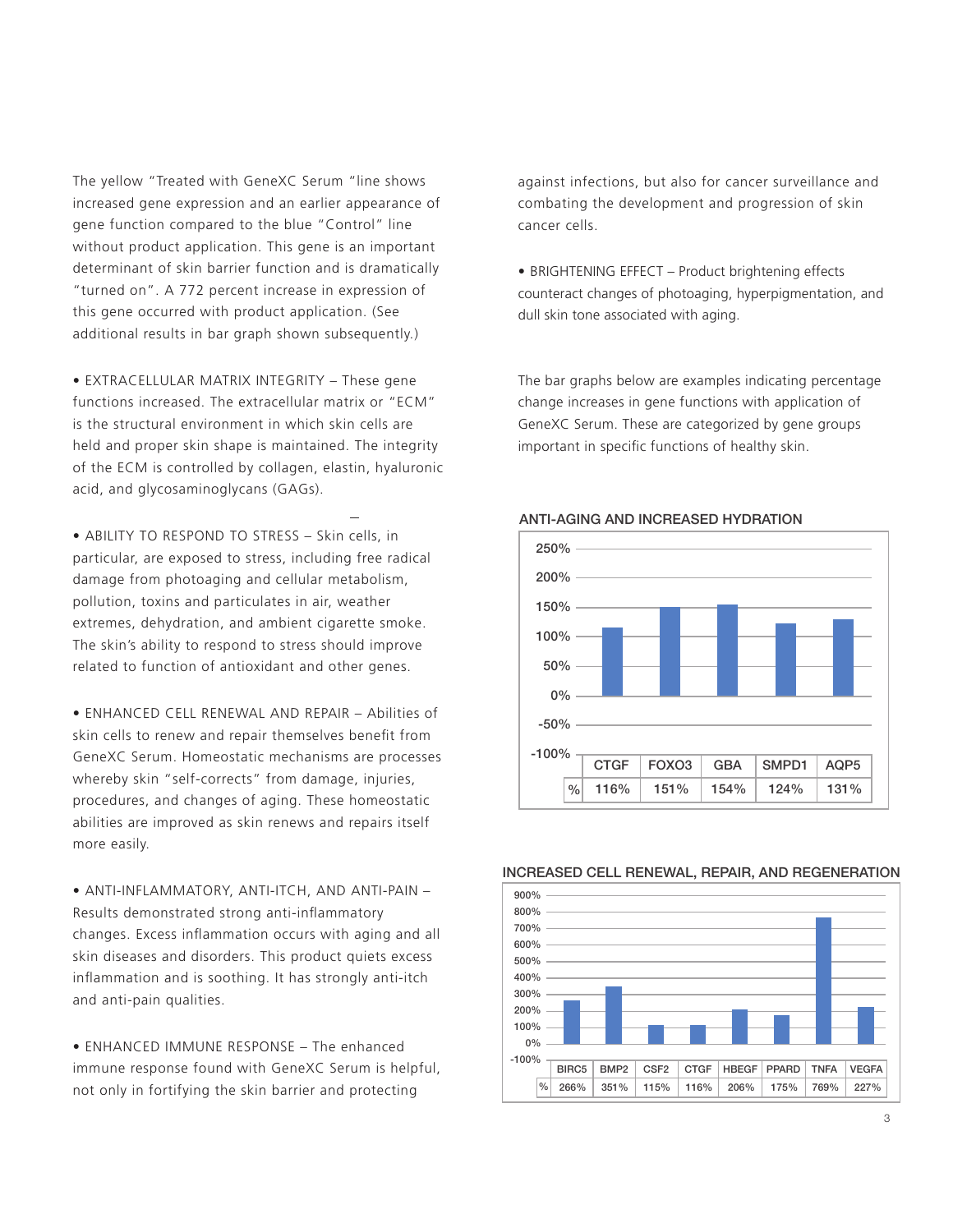



IMPROVED BARRIER INTEGRITY / EXTRACELLULAR MATRIC MAINTENENCE



#### GENE ABBREVIATION KEY

Key to gene abbreviations and functions in bar graphs above.

• AQP5 (Aquaporin 5) – AQP5 is important in skin moisturization and fluid mechanics. It encodes for a water channel protein important in cell membranes for moisturization and water transport.

• BIRC5 (Survivin) – In keratinocytes, this gene is involved in cell cycle growth and proliferative potential. When increased, this is a marker for epidermal homeostasis, metabolic balance, and epidermal survival.

• BMP2 (Bone Morphogenetic Protein 2) – BMP2 belongs to the superfamily controlling transcription growth factors. In epidermis, this is important in tissue remodeling, regeneration, and wound healing.

• CLDN7 (Claudin 7) – This gene is crucial in skin barrier integrity, permeability and passage of substances between cells in keratinocytes throughout all epidermal layers. Claudin proteins interact with tight junction proteins.

• CSF2 (Granulocyte-Macrophage Colony Stimulating Factor 2) – This gene regulates cytokines involved in wound healing, expression of important extracellular matrix proteins in fibroblasts and a number of other cell types during healing, and immune responses to fight infection, including inhibition of fungal survival. It induces keratinocyte proliferation and differentiation to facilitate wound healing. It is involved in the synthesis of extracellular matrix proteins in fibroblasts for wound healing, including tenascin, fibronectin, and Collagen Type1.

• CTGF (Connective Tissue Growth Factor) – This gene governs the fibroblast regulatory protein that increases with wound healing. CTGF synthesis is impaired with aging and Increased CTGF gives anti-aging and healing effects.

• EDN1 (Endothelin 1) – EDN1 is involved in melanin synthesis, melanosome formation, and pain sensation during UV activation. EDN1 encodes for a protein secreted by endothelial cells and is involved in vasoconstriction as well as Epidermal Growth Factor Receptor activation.

• FOXO3 (Forkhead Box 03) – The Forkhead transcription family is important in resistance to stress, longevity, and insulin signaling. This gene locus is very important in anti-aging and anti-senescence. Forkhead Box genes are also important in programmed cell death (apoptosis), inflammation, and cellular proliferation. FOXO3 increases anti-oxidant responses, protects against oxidative stress, increases expression of the superoxide dismutase antioxidant system through SOD2, decreases melanin synthesis via antioxidant mechanisms, and improves keratinocyte differentiation.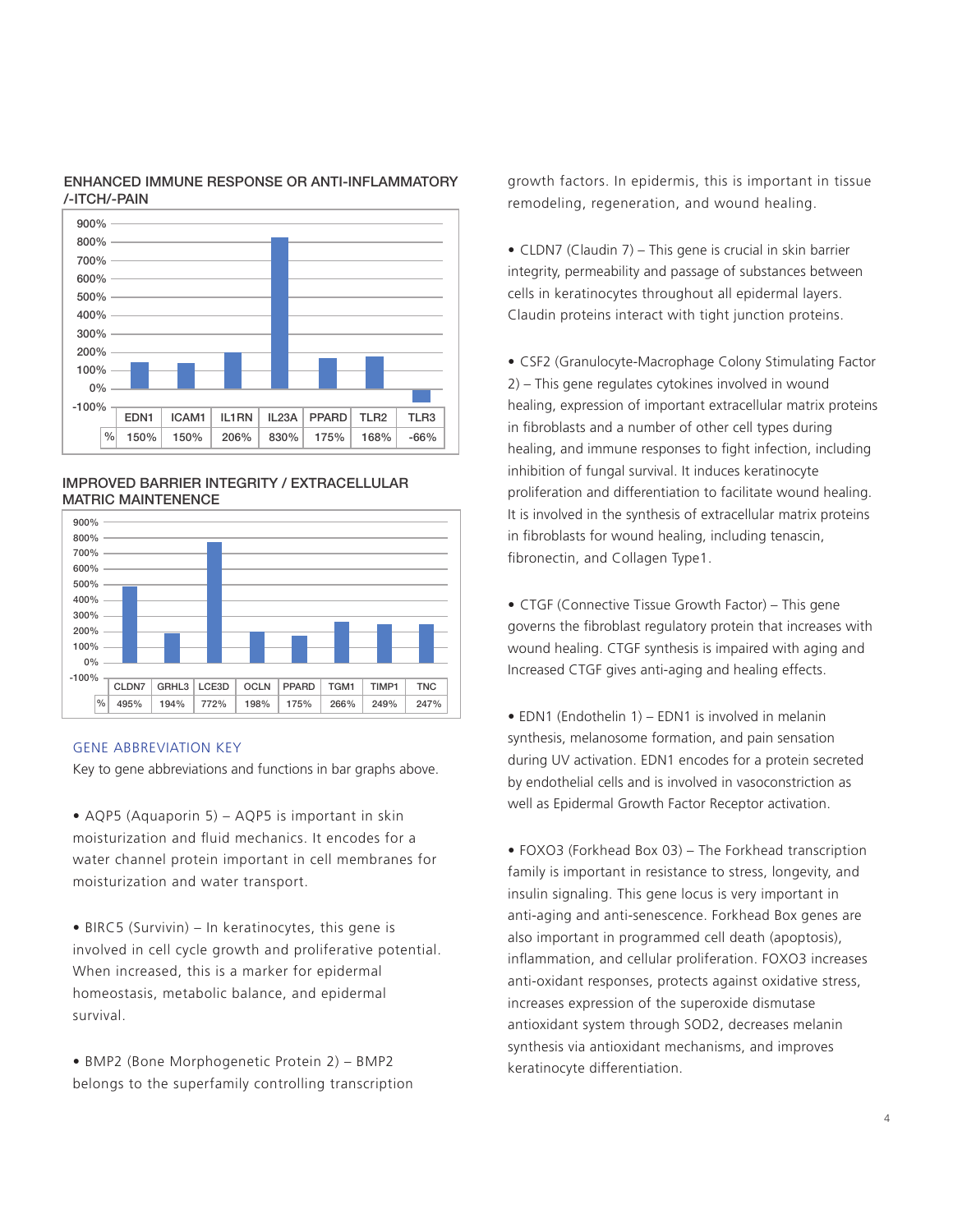• GBA (Glucosylceramidase Beta) -- This locus is important in stratum corneum ceramide synthesis and conversion of sphingolipids to ceramides. This area is important in maintaining a healthy skin barrier and moisturization. GRHL3 (Grainyhead-Like Protein 3 Homolog) – This gene codes for a protein important in the development of stratified epithelial cells and epithelial wound repair. It is essential in forming the epidermal barrier. It is required for epidermal reformation following injury and epidermal repair after immune-related damage.

• HBEGF (Heparin-Binding EGF-Like Growth Factor/ Heparin-Binding Epidermal Growth Factor-Like Growth Factor) – This gene encodes for a mitogenic and chemotactic growth factor that is important in fibroblast-to-fibroblast cell signaling during wound healing, repair, and regeneration. One of its identifying chemical properties is that it will bind to heparin.

• ICAM1 (This gene encodes for a cell-surface glycoprotein that is important in immune function. It binds to integrins and is expressed on cells of the immune system and endothelial cells.

• IL1RN (Interleukin 1 Receptor Antagonist) – This gene is strongly anti-inflammatory and anti-aging. It has therapeutic potential early in the healing cascade via messages to macrophages and granulation tissue components.

• IL23A (Interleukin 23 Alpha) – This gene is involved in adaptive immunity and sends messages to Helper T-Cells. It is important in inflammatory and immune responses against infection.

• LCE3D (Late Cornified Envelope 3D) – This gene governs synthesis of the LCE3D protein that is important in formation of the epidermal barrier and its integrity. It governs peptide cross-linking involved in keratinocyte differentiation and cornification.

• OCLN (Occludin) – This gene regulates synthesis of the protein Occludin that is expressed in the epidermal stratum granulosum layer and regulates communication between these cells. It enhances epidermal barrier repair, especially in response to wounding, UV damage, and chemical damage.

• PPARD (Peroxisome Proliferator-Activated Receptor Delta) – This gene along with several other related genes in its group govern nuclear hormone receptors that decrease inflammation, improve epidermal differentiation, regulate programmed cell death (apoptosis), improve skin barrier function after injury, and are anti-aging. They decrease activation of MMPs (Matrix Metalloproteinase enzymes).

• SMPD1 (Sphingomyelin phosphodiesterase 1) – SMPD1 is important in ceramide synthesis from sphingomyelin. This is important in skin barrier maintenance and moisturization.

• TGM1 (Transglutaminase 1) – This gene codes for the enzyme transglutaminase 1 that is important in cornification and epidermal barrier function. It forms strong cross-links between the structural proteins composing the cornified cellular envelope, providing strength and stability to the epidermis.

• TIMP1 (Tissue Inhibitor of Metalloproteinase 1) – This gene encodes for an inhibitor of the matrix metalloproteinases. It is involved in preservation of the extracellular matrix and is anti-apoptotic. It promotes epidermal proliferation and differentiation.

• TLR2 (Toll-Like Receptor 2) – This gene is a member of the TLR family that is important in inflammatory and innate immune responses. In response to bacterial lipoproteins, it can encourage apoptotic signaling.

•TLR3 (Toll-Like Receptor 3) – This gene is a member of the TLR family that is important in innate immune responses and can sense foreign double-stranded RNAs important in viral infections – including the viral replication process and processes particular to retroviruses. TNC (Tenascin C) – This gene encodes for the glycoprotein tenascin that is expressed in the extracellular matrix. It is important in repair during tissue injury.